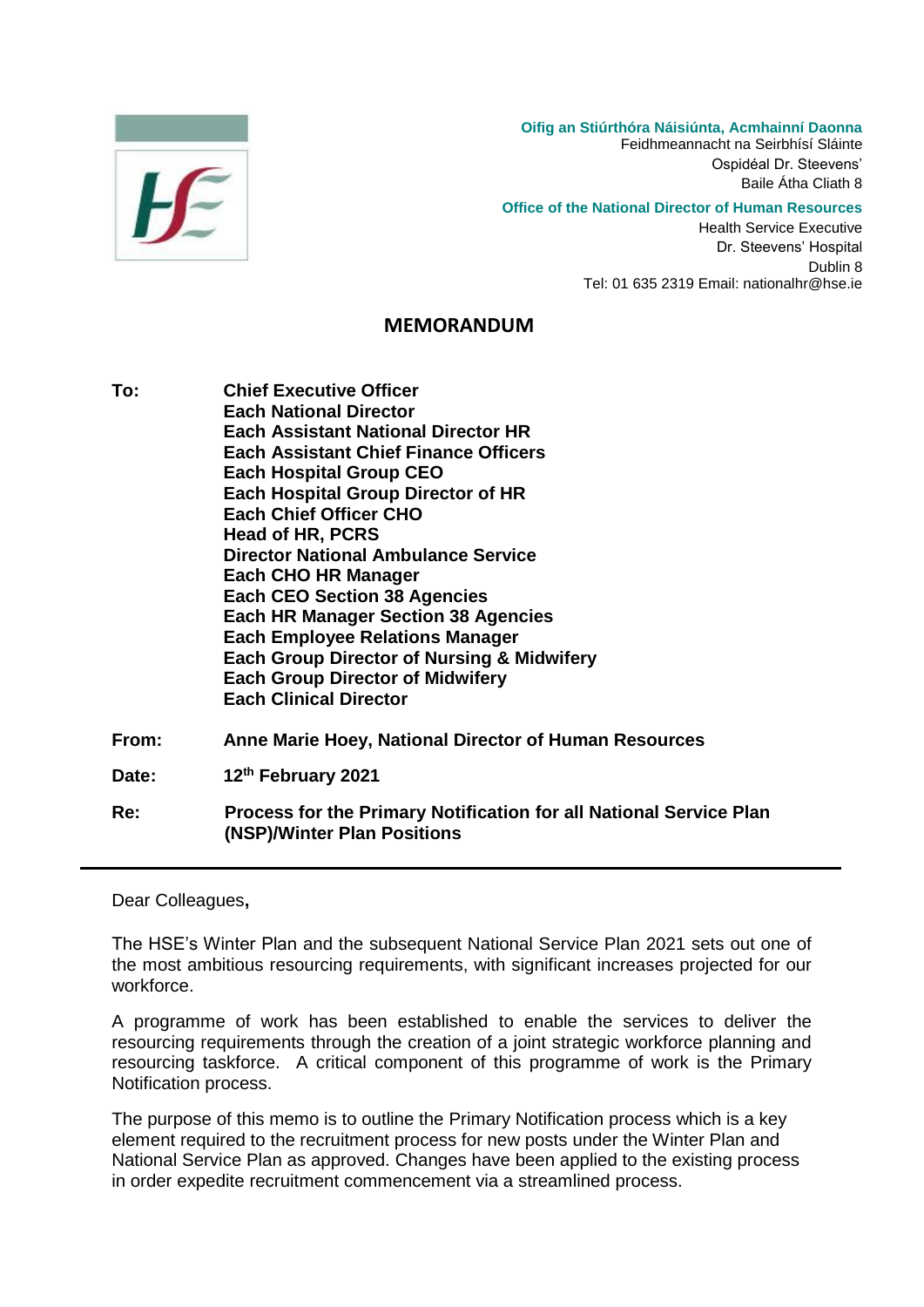A key change to the primary notifications process is the requirement for a request to Hire Form A, which will not be required as part of the new process for all National Service Plan and Winter Plan posts.

This memo applies to the Health Service Executive and Section 38 Voluntary agencies. Of note, the new Senior Manager approvals process for positions within Management & Administrative staff category is **excluded** from this process and is managed separately through memo issued on 4<sup>th</sup> February 2021.

## **Application and Approval Process for New Positions funded by National Service Plan & Winter Plan**

The following documentation is required to complete the Primary Notification process and initiate recruitment:

- **1.** Letter from the relevant National Director or delegated sanction (as formally notified to SWPI Office National HR) providing the following relevant information;
	- Confirmation of NSP Year and/ or Confirmation of posts encompassed by Winter Plan
	- $\bullet$  Funding description / initiative the initiative allied to the Winter Plan or NSP must be clearly identified
	- Grade & Grade Code (Sourced directly from National Grade Code List) for each post
	- Whole Time Equivalent (WTE) for each post
	- Location/s for each post/ group of posts to lowest level
- **2.** All of the above detail in point 1 is required to be sent to the Strategic Workforce Planning & Intelligence (SWP&I), National HR email [workforcedata@hse.ie.](mailto:workforcedata@hse.ie) This detail will be used to issue the Primary Notification and log number for all individual positions.
- **3.** All of the above detail is required in order for a Primary Notification letter to issue without delay.
- **4.** On issue, the letter will be sent to the applicant and a copy to HBS recruit to streamline the recruitment process for those positions being recruited via HBS with subsequent contact by services to HBS to request the commencement of recruitment as required.

## **Summary of Revised Arrangements**

- **1 New Post (National Service Plan/Winter Plan)**
- i. In overall terms a new post is defined as an **NSP New Service Development** post, both approved and funded, as provided for in the current National Service Plan (NSP) and the HSE Pay and Numbers Strategy (i.e. current year).
- ii. A **New Development Post** includes developments that have been the subject of a specific business case outside of the NSP approved by the Department of Health with associated funding, or posts specifically identified and communicated by the Department of Health, both approved and with associated funding, outside of the NSP for example Winter Plan positions. In either case, confirmation of the associated approval, the associated initiative and funding are required to be confirmed in the primary notification process.